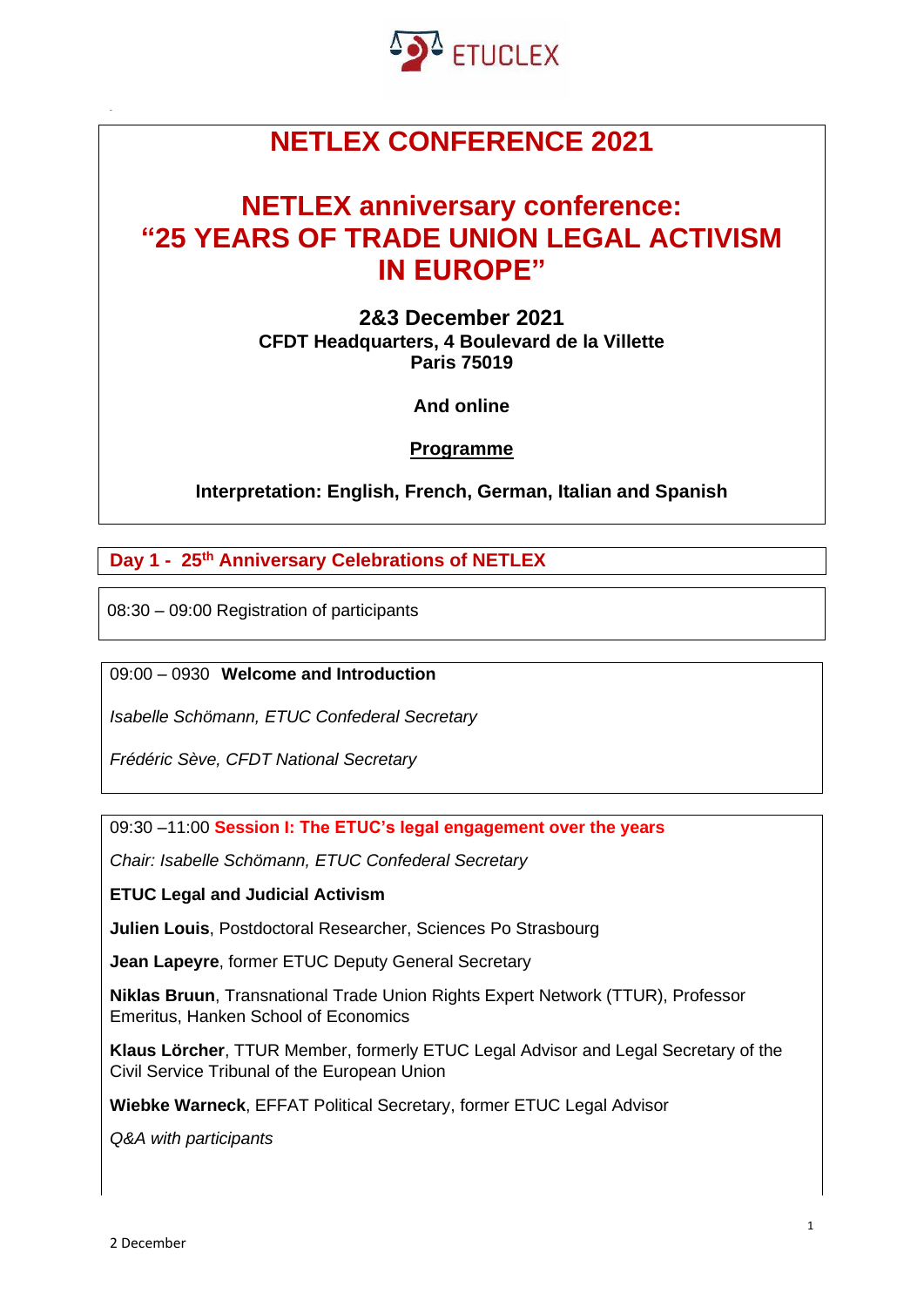#### **Affiliates' testimonies on the support of NETLEX and ETUC Legal Team**

France – **Mathilde Frapard**, Legal Advisor, CFDT **Romain Lasserre**, Confederal Assistant, Force Ouvrière

Italy – **Salvatore Marra**, International and European policies adviser, CGIL

Sweden- **Dan Holke**, former Chief Legal Counsel of LO-TCO Legal Protection

*Q&A with participants*

*11:00* – *11:20 Coffee Break*

11:20 – 12:30 **Session II: The Council of Europe**

*Chair: Stefan Clauwaert, ETUC Senior Legal & Human Rights Advisor*

**Eliane Chemla,** Vice-President of the European Committee of Social Rights

**Klaus Lörcher**, TTUR Member, formerly ETUC Legal and Human Rights Advisor and Legal Secretary of the Civil Service Tribunal of the European Union

*Q&A with participants*

*Lunch 12:30* –*14:00*

14:00 – 15:30 **Session III: The ETUC's legal work now and in the future**

*Chair: Joakim Smedman, ETUC Legal Advisor*

**ETUCLEX: Next generation of ETUC legal and judicial activism, Thomas Taylor Di Pietro**, ETUC Project Officer

**Reinforcing networking in Europe** 

**Nicolas Countouris**, Director ETUI Research Department Director

**Mélanie Schmitt**, TTUR Member, Professor or Labour Law, University of Strasbourg

**Marian Schaapman**, ETUI Head of Unit for Health & Safety and **Aude Cefaliello**, ETUI Researcher

**Rudi Buschmann**, Lawyer, DGB Rechtsschutz GmBH

**Johanna Wenkebach**, Scientific Director, Hugo Sinzheimer Institut (HSI)

*Q&A with participants*

*15:30* – *15:45 Coffee Break*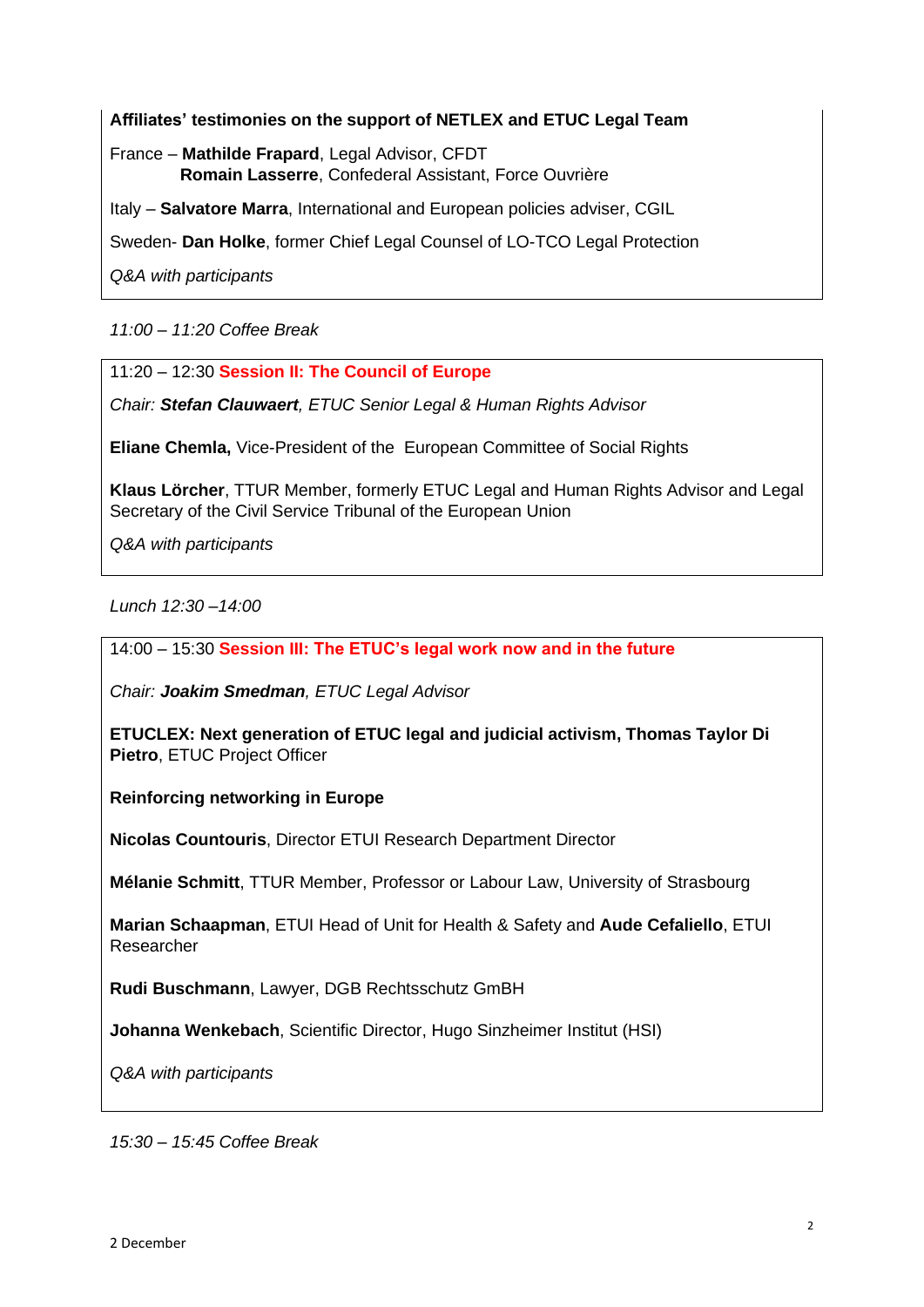### 15:45-17:00

*Chair: Esther Lynch, ETUC Deputy General Secretary*

**Enhancing the European dimension of trade union legal networking**

**Fabrice Warneck** and **Béatrice Bursztein**, INDEWO - In Defence of Workers

**Jan Buelens,** Founder of ELW Network, Professor at the University of Antwerp and Université Libre de Bruxelles

**Enhancing the international dimension of trade union legal networking**

**Maria Helena André**, Director of ACTRAV, ILO

**Anton Leppik**, Executive Secretary ITUC PERC

**Jeff Vogt**, Director, Rule of Law Department, Solidarity Center

*Q&A with participants*

**Conclusions of the Day**

**Isabelle Schömann**, ETUC Confederal Secretary

#### *Dinner*

18:30 outside the Musée d'Orsay (1 Rue de la Légion d'Honneur, 75007) for the museum visit and dinner. **The bus for dinner will leave the CFDT at 17:30.**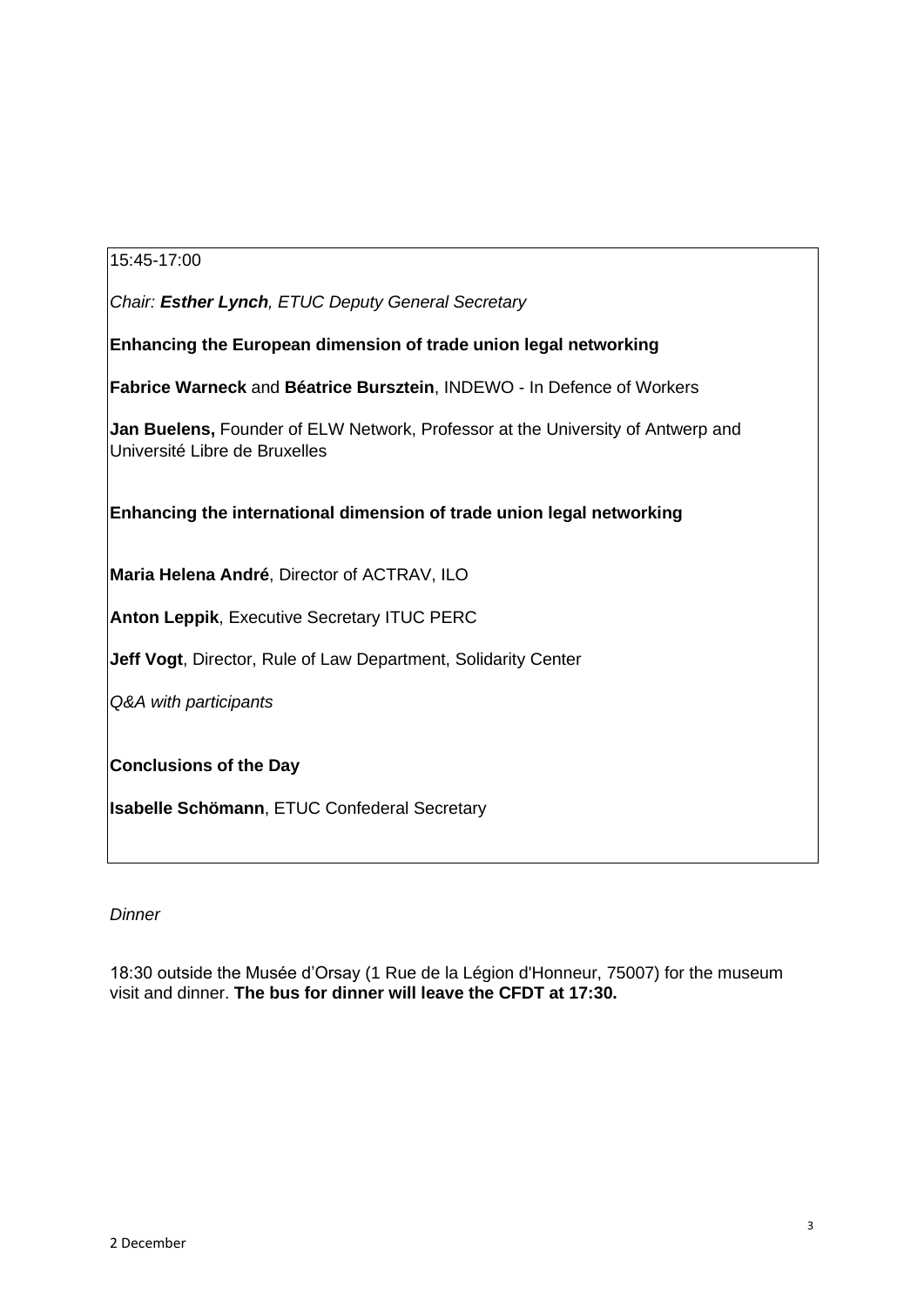**Day 2: Key legal developments in Europe**

08:30 – 09:00 Registration of participants

09:00 – 10.00 **Session I: Preserving Human rights during the Covid pandemic**

*Chair: Isabelle Schömann, ETUC Confederal Secretary*

**Claes-Mikael Ståhl**, ETUC Deputy General Secretary

**Özlem Yildirim**, Vice President of Fundamental Rights and Rule of Law Group, European Economic and Social Committee

**Henrik Kristensen**, Deputy Head of Department, Council of Europe, European Social Charter Department

*Q&A with participants*

*10:00 – 10:20 Coffee break*

10:20 – 11:20 **Session II: Need for EU action on mandatory Human Rights Due Diligence to hold business accountable** 

*Chair: Stefan Clauwaert, ETUC Senior Legal & Human Rights Advisor*

**Lara Wolters** MEP, Rapporteur of the 2020 EP report on corporate due diligence and corporate accountability

**Clément Beaune**, State Secretary to the French Minister for European and Foreign Affairs, (tbc)

**Dominique Potier**, Member of Parliament for the 5<sup>th</sup> Constituency of Meurthe and Moselle, France

**Laura Eliaerts**, Advocacy Officer, CSC/ACV and **Hugues Ghenne**, Legal Officer, FGBT/ABVV, Belgium

**Marta Böning,** Head of Unit Individual Labour Law and Related Fields of Law, DGB Lucia van Westerlaak, Policy Advisor, FNV

**Sylvia Obregon**, Policy Officer, European Coalition for Corporate Justice

*Q&A with participants*

*11:20 – 11: 35 Coffee break*